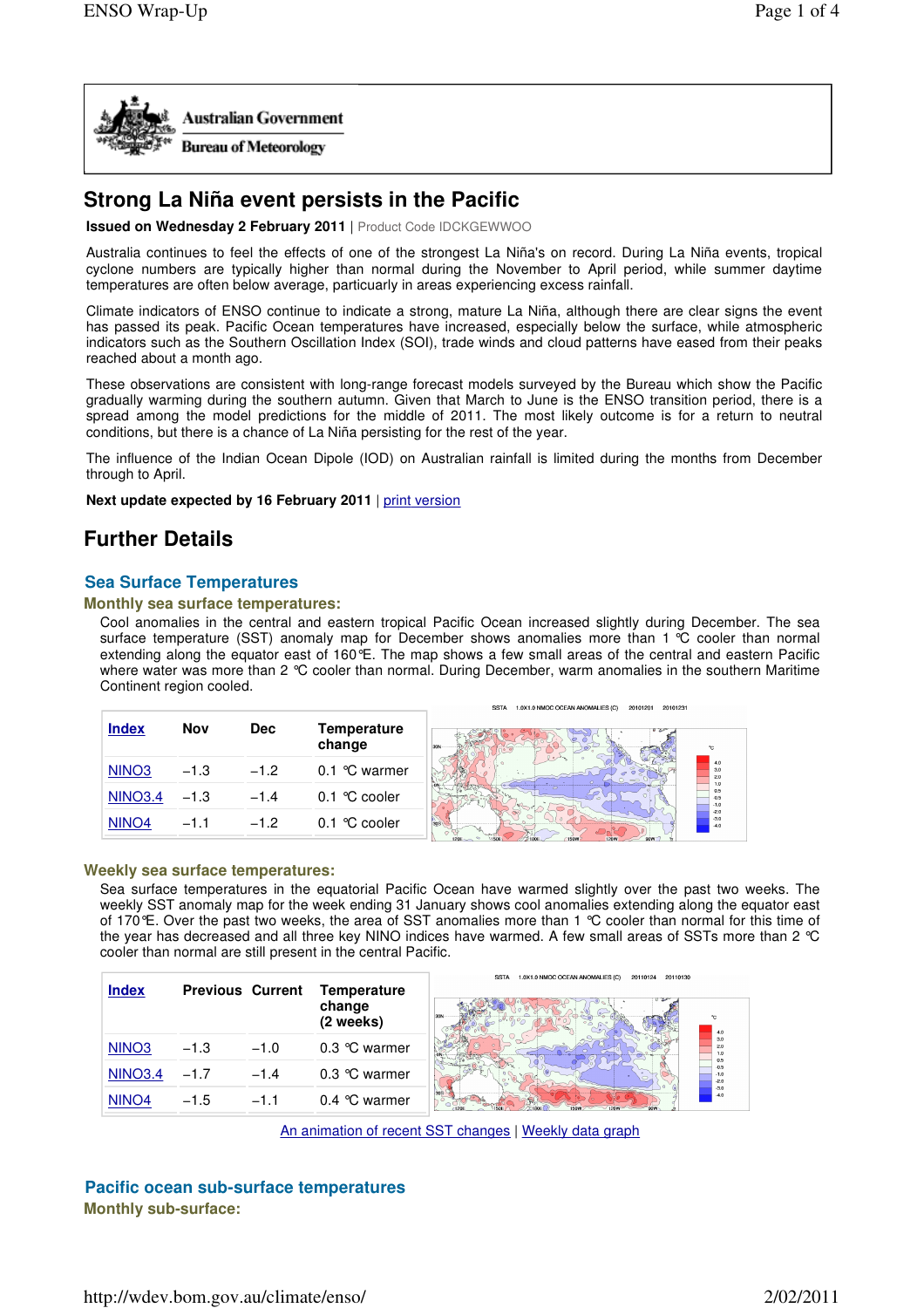$\ddot{\mathbf{0}}$ 

 $-4$ 

 $-\theta$ 

-12

Feb 1.2011

The four-month sequence of sub-surface Pacific Ocean equatorial temperature anomalies, to 31 January, shows that a large volume of cooler than normal water has been evident below the surface of the tropical Pacific for many months. Sub-surface water in the central and eastern Pacific remained cooler than usual during January, with central areas more than 4 °C cooler than usual. Contrasting this, positive anomalies in excess of 4 °C are now evident in parts of the western Pacific, with some eastward propagation of this warm water over the last month.

## **Weekly sub-surface:**

The map for the 5 days ending 31 January shows a large volume of cooler than normal water below the surface of the eastern tropical Pacific Ocean and warm anomalies in the west. When compared with two weeks ago, there has been a cooling and eastward shift of the cooler than usual sub-surface water in the eastern Pacific. This area shows anomalies more than 4 °C cooler than normal for this time of the year, on a weekly scale.



epth 300

 $40<sub>1</sub>$ 

500

Anomalies

Animation of recent sub-surface changes | Archive of sub-surface temperature charts

#### **Southern Oscillation Index:**

The Southern Oscillation Index (SOI) has declined slightly over the past two weeks, yet remains strongly positive. The latest (31 January) 30-day SOI value is +21, comparable to the highest January monthly SOI value on record (20.8), recorded in both 1974 and 1890. The SOI has been consistently positive since early April.

Sustained positive values of the SOI above +8 may indicate a La Niña event, while sustained negative values below −8 may indicate an El Niño event. Values of between about +8 and −8 generally indicate neutral conditions.



#### **Trade winds:**

Trade winds are stronger than normal across the western and central equatorial Pacific. Trade winds over the western and central tropical Pacific have weakened over the past two weeks. The latest wind anomaly map for the 5 days ending 31 January is shown below.

During La Niña events, there is a sustained strengthening of the trade winds across much of the tropical Pacific, while during El Niño events there is a sustained weakening of the trade winds.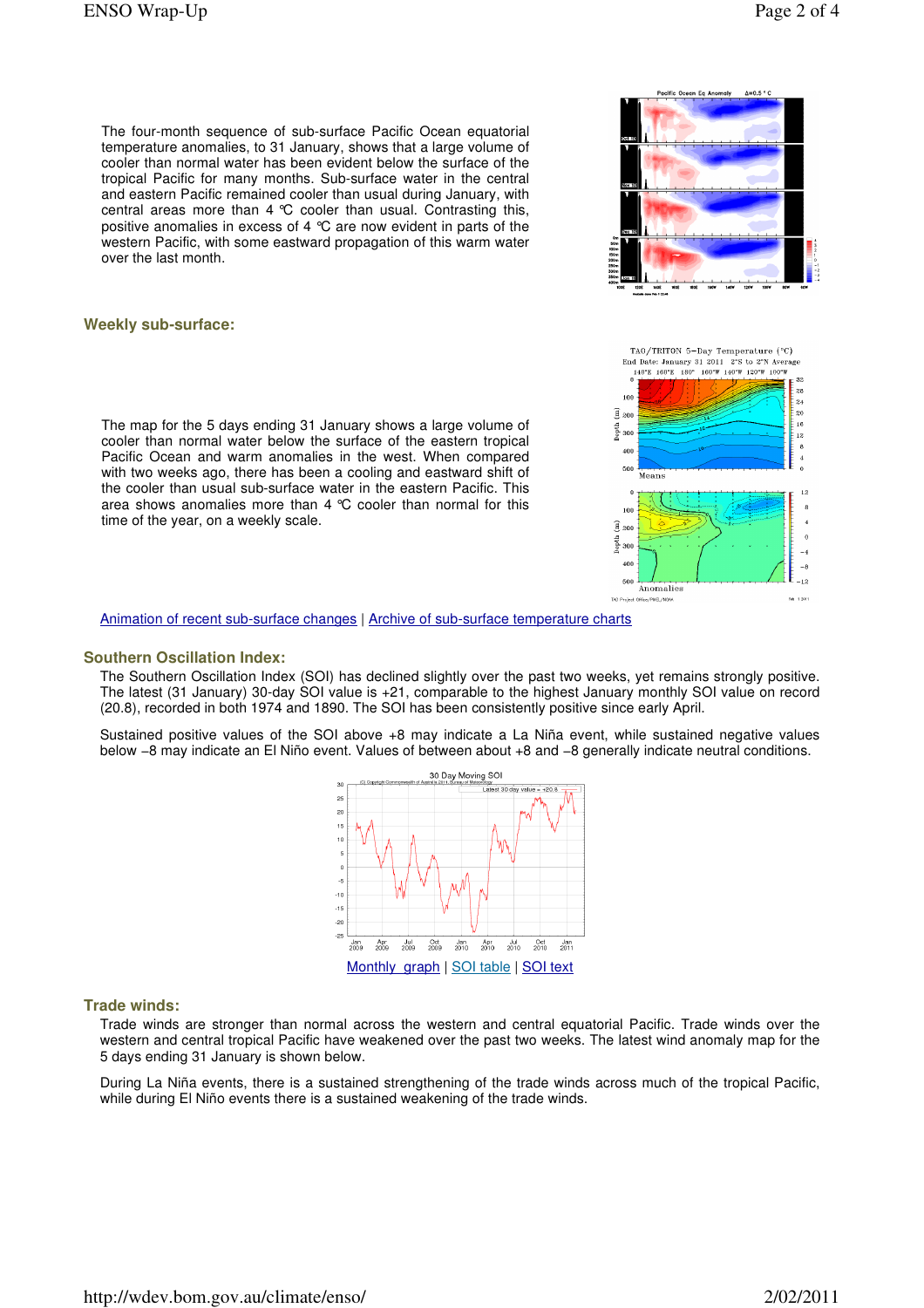

### **Cloudiness near the date-line:**

Cloudiness near the date-line has continued to be strongly suppressed (below average) over the last two weeks. Cloudiness has generally been suppressed near the date-line since late April.

Cloudiness along the equator, near the date-line, is an important indicator of ENSO conditions, as it typically increases (negative OLR anomalies) near and to the east of the dateline during an El Niño event and decreases (positive OLR anomalies) during a La Niña event.



## **Computer Models:**

All leading international climate models surveyed by the Bureau predict surface temperatures in the tropical Pacific Ocean will remain at levels typical of a La Niña into the southern hemisphere autumn. The majority of models indicate a gradual decay of the event, approaching neutral conditions by mid 2011.

Recent forecasts from the POAMA model, run daily at the Bureau of Meteorology, predict a gradual weakening of La Niña conditions although the event will persist into the southern hemisphere autumn. A gradual weakening of the event through autumn would be consistent with previous Niña episodes.